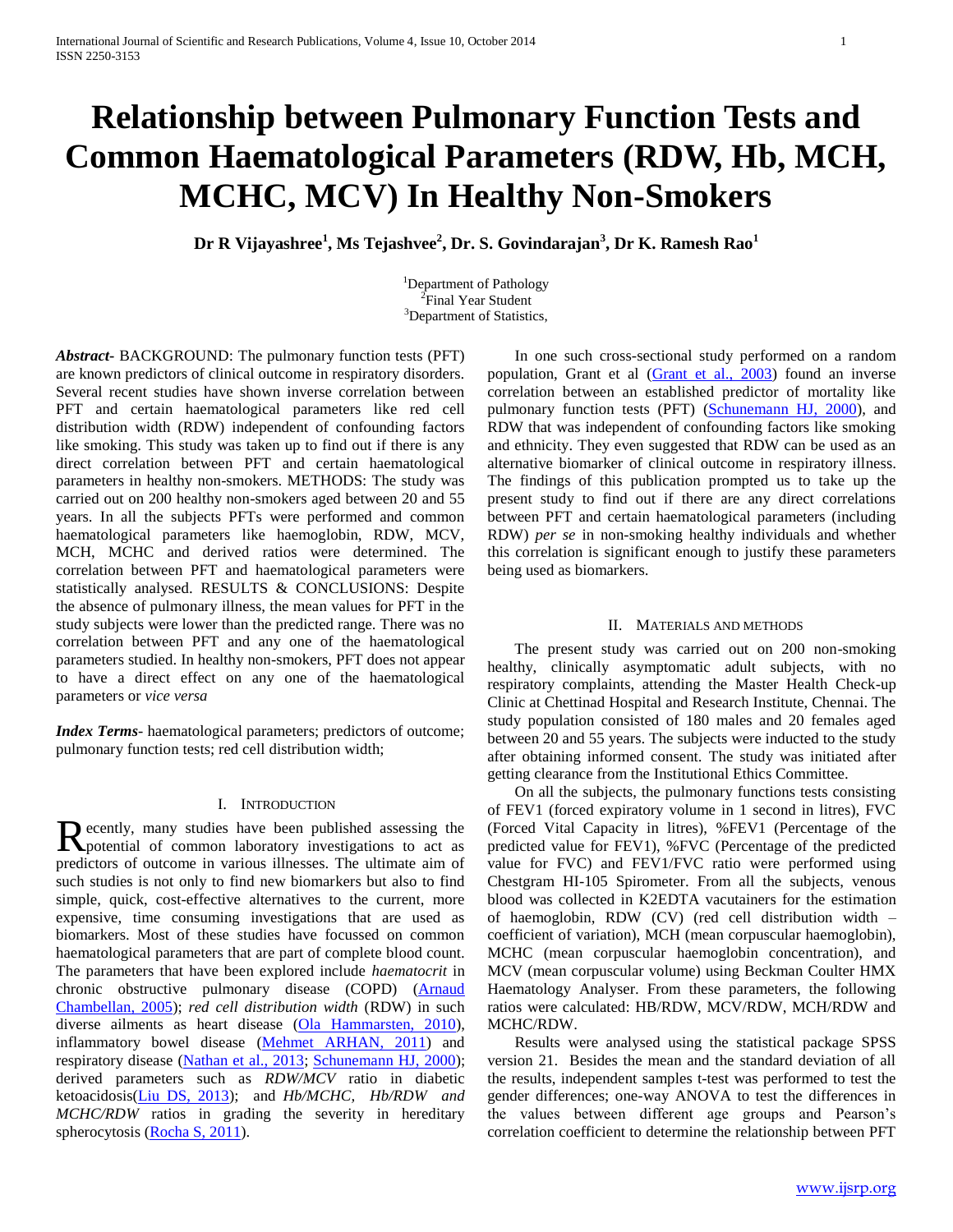and various haematological parameters. A "p" value of 0.05 was accepted as significant.

#### III. RESULTS AND OBSERVATIONS

 Gender based summary statistics and the results of the student t-test are given in table 1.

 The results of PFT and haematological investigations in various age groups along with results of one-way ANOVA are summarised in table 2.

 Correlation between PFT and various haematological parameters are summarised in tables 3, 4 and 5

 **PFT.** As expected, the values for FEV1 and FVC showed statistically significant difference  $(p \lt 0.001)$  between the genders, with higher values in men (Table 1). However, the mean values for FEV1 (2.09L) in women and FVC (2.79L and 2.14 L) in both sexes were below the predicted normal value ( $P$ ierce  $R$ , 2008). One-way ANOVA was done to highlight the differences between the age groups (Table 2). Although the values for FEV1 and FVC remained the same across all age groups, %FEV1 and %FVC were significantly higher and FEV1/FVC ratio was significantly lower in the age group 30-34 compared to the age group  $20 - 24$ .

 **Haematological parameters:** As expected, mean value for haemoglobin (Hb) was significantly higher in males than in females. In addition, one of the derived parameters, Hb/RDW, significantly differed in men and women (Table 1); it was significantly higher in men. The study subjects in the age group 20 – 24 exhibited significantly higher mean values for Hb, MCH and Hb/RDW ratio (Table 2); similarly, study subjects of the age group 30-34 had significantly higher mean values for RDW and significantly lower values for MCV, MCV/RDW, MCH/RDW, and MCHC/RDW than subjects who were 45 years or older.

 **Correlation between PFT & haematological parameters:** There was no correlation between any of the pulmonary function tests and haematological parameters. Within PFT, FEV1 and FVC showed strong positive correlation as expected (r=0.975). Within haematological parameters, RDW showed negative correlation with Hb (r=-0.377), MCH (r=-0.415), MCV (r=-0.323), MCHC (r=-0.577), MCHC/RDW (r = -.949), MCV/RDW ( $r = -0.837$ ), MCH/RDW ( $r = -0.836$ ), and HB/RDW  $(r = -0.816)$ . As expected, there was positive correlation among other haematological parameters.

| Parameters     |                           | Sex.       |       |             |           |                               |        |  |  |
|----------------|---------------------------|------------|-------|-------------|-----------|-------------------------------|--------|--|--|
|                | Normal Range <sup>*</sup> | Male (180) |       | Female (20) |           | Independent<br>Samples t-test |        |  |  |
|                |                           | Mean       | SD    | Mean        | <b>SD</b> | t-value                       | Sig(p) |  |  |
| Height         |                           | 168.17     | 6.43  | 155.80      | 5.48      |                               |        |  |  |
| Weight         |                           | 65.83      | 13.32 | 56.85       | 9.66      |                               |        |  |  |
| FEV1(L)        | $2.23 - 4.54$             | 2.65       | .68   | 2.09        | .87       | 3.396                         | .001   |  |  |
| FVC(L)         | $2.85 - 5.42$             | 2.79       | .76   | 2.14        | .89       | 3.613                         | .000   |  |  |
| FEV1 FVC       | $>70\%$                   | 95.21      | 5.97  | 97.86       | 2.47      | $-1.963$                      | .051   |  |  |
| % FEV1         | $80 - 120%$               | 70.76      | 17.42 | 76.44       | 37.60     | $-1.190$                      | .236   |  |  |
| % FVC          | $80 - 120%$               | 62.96      | 16.14 | 67.45       | 32.77     | $-1.034$                      | 302    |  |  |
| Hb             | $12.1 - 17.2$ g/dL        | 14.78      | 1.31  | 12.35       | 1.45      | 7.797                         | .000   |  |  |
| RDW (CV)       | $12.8 \pm 1.2\%$          | 12.61      | 1.34  | 13.08       | 2.18      | $-1.387$                      | 167    |  |  |
| MCH            | 27 to 31 pg/cell          | 29.29      | 2.85  | 27.92       | 4.08      | 1.945                         | .053   |  |  |
| <b>MCHC</b>    | 32 to 36 gm/dL            | 33.30      | 1.03  | 32.96       | 1.08      | 1.397                         | 164    |  |  |
| <b>MCV</b>     | 80 to 95 fL               | 87.78      | 7.34  | 84.58       | 10.79     | 1.754                         | .081   |  |  |
| Hb / RDW       |                           | 1.19       | 17    | .97         | .20       | 5.372                         | .000   |  |  |
| <b>MCV/RDW</b> |                           | 7.05       | .97   | 6.64        | 1.24      | 1.749                         | .082   |  |  |
| MCH / RDW      |                           | 2.35       | .36   | 2.20        | 45        | 1.829                         | .069   |  |  |
| MCHC / RDW     |                           | 2.67       | 31    | 2.58        | 40        | 1.199                         | .232   |  |  |

(Pierce R, 2008; Stanojevic S, 2008) [\(http://www.nlm.nih.gov/medlineplus/ency/article/003642.htm\)](http://www.nlm.nih.gov/medlineplus/ency/article/003642.htm);

**Note:**  $[FEV1 = forced \text{ expiratory volume in 1 second in litres; FVC = forced Vital Capacity in litres; % FEV1 = Percentage of$ the predicted value for FEV1;  $\%$  FVC = Percentage of the predicted value for FVC; Hb= haemoglobin; RDW (CV) = red cell distribution width coefficient of variation); MCH = mean corpuscular volume; MCHC = mean corpuscular volume concentration;  $MCV$  = mean corpuscular volume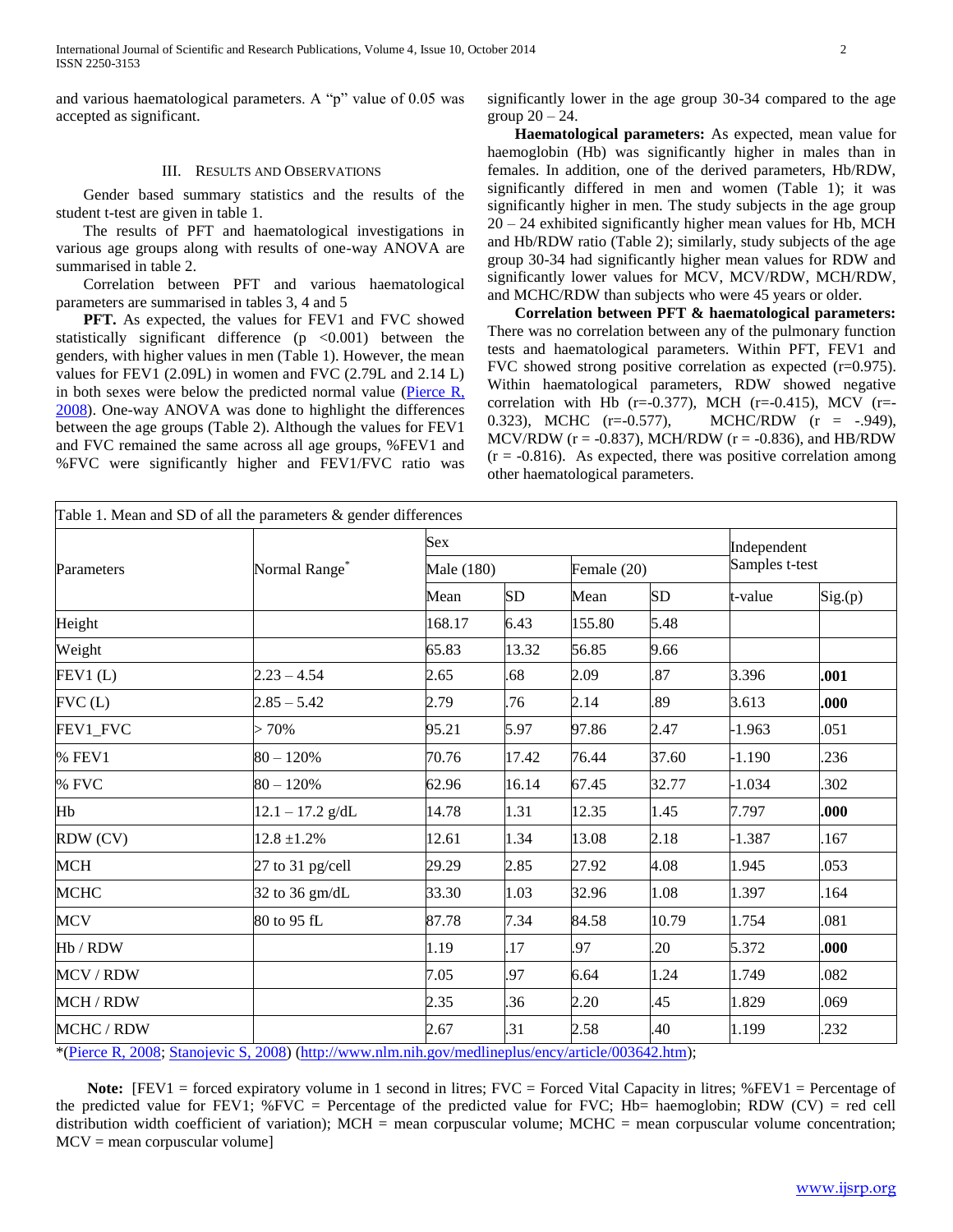| AINU V A        |            |      |            |     |                                                                               |           |            |           |            |           |            |            |               |         |
|-----------------|------------|------|------------|-----|-------------------------------------------------------------------------------|-----------|------------|-----------|------------|-----------|------------|------------|---------------|---------|
|                 | Age        |      |            |     |                                                                               |           |            |           |            |           |            |            |               |         |
|                 | $20 - 24$  |      | $25 - 29$  |     |                                                                               | $30 - 34$ |            | $35 - 39$ |            | $40 - 44$ |            | 45 or more | One way ANOVA |         |
|                 | $(n = 52)$ |      | $(n = 61)$ |     | $(n = 36)$                                                                    |           | $(n = 24)$ |           | $(n = 17)$ |           | $(n = 10)$ |            |               |         |
|                 | Mean SD    |      | Mean SD    |     | Mean SD                                                                       |           | Mean SD    |           | Mean SD    |           | Mean SD    |            | F             | p value |
| FEV1            | 2.49       | .90  | 2.61       | .64 | 2.71                                                                          | .49       | 2.67       | .70       | 2.63       | .70       | 2.29       | .89        | .814          | .541    |
| <b>FVC</b>      | 2.57       | 1.00 | 2.74       | .72 | 2.88                                                                          | .57       | 2.86       | .73       | 2.80       | .75       | 2.44       | .90        | 1.136         | .343    |
| FEV1_FVC        | 97.65 3.31 |      | 95.62 5.18 |     | 94.54 6.86                                                                    |           | 93.34 5.97 |           | 94.58 6.58 |           | 93.37 9.65 |            | 2.814         | .018    |
| % FEV1          |            |      |            |     | 63.43 21.37 70.73 16.79 75.29 13.16 76.90 24.66 79.68 25.45 74.25 24.21 2.987 |           |            |           |            |           |            |            |               | .013    |
| % FVC           |            |      |            |     | 57.42 20.20 62.74 15.50 67.28 12.45 68.62 20.97 70.25 21.89 60.50 23.60 2.423 |           |            |           |            |           |            |            |               | .037    |
| HGB             | 14.83 1.29 |      | 14.81 1.59 |     | 13.82 1.91                                                                    |           | 14.55 1.38 |           | 14.41.74   |           | 14.17.86   |            | 2.678         | .023    |
| MCH             | 29.85 2.72 |      | 29.11 3.13 |     | 27.76 3.77                                                                    |           | 29.43 2.05 |           | 29.18 2.39 |           | 29.97 2.33 |            | 2.357         | .042    |
| RDW (CV)        | 12.45 1.13 |      | 12.57 1.41 |     | 13.25 2.04                                                                    |           | 12.90 1.33 |           | 12.50 .87  |           | 11.83.99   |            | 2.385         | .040    |
| <b>MCHC</b>     | 33.23 .84  |      | 33.40.96   |     | 32.99 1.21                                                                    |           | 33.19 .80  |           | 33.19.61   |           | 33.82 2.19 |            | 1.340         | .249    |
| <b>MCV</b>      | 89.71 6.96 |      | 86.95 7.90 |     | 83.52 9.27                                                                    |           | 88.37 5.45 |           | 87.86 7.26 |           | 90.10 6.37 |            | 3.250         | .008    |
| HB / RDW        | 1.21       | .17  | 1.19       | .17 | 1.08                                                                          | .24       | 1.14       | .15       | 1.16       | .09       | 1.20       | .10        | 2.867         | .016    |
| MCV / RDW       | 7.26       | .82  | 7.01       | .97 | 6.48                                                                          | 1.30      | 6.92       | .79       | 7.04       | .53       | 7.70       | 1.20       | 3.919         | .002    |
| MCH / RDW       | 2.42       | .30  | 2.35       | .36 | 2.16                                                                          | .48       | 2.31       | .29       | 2.34       | .20       | 2.56       | .43        | 3.089         | .010    |
| MCHC / RDW 2.69 |            | .26  | 2.69       | .30 | 2.55                                                                          | .40       | 2.60       | 26        | 2.67       | .22       | 2.89       | .48        | 2.488         | .033    |

Table 2: Summary statistics of Pulmonary function and haematological function parameters and one way ANOVA

| . Table 3: Correlation coefficients between PFT and haematological Parameters |             |            |                            |           |              |             |            |            |             |            |  |
|-------------------------------------------------------------------------------|-------------|------------|----------------------------|-----------|--------------|-------------|------------|------------|-------------|------------|--|
|                                                                               | FEV1        | <b>FVC</b> | <b>FEV1/</b><br><b>FVC</b> | $%$ FEV1  | $%$ FVC      | HGB         | <b>RDW</b> | <b>MCH</b> | <b>MCHC</b> | <b>MCV</b> |  |
| FEV1                                                                          |             |            |                            |           |              |             |            |            |             |            |  |
| <b>FVC</b>                                                                    | $.975***$   |            |                            |           |              |             |            |            |             |            |  |
| <b>FEV1/FVC</b>                                                               | $-.120$     | $-.324***$ |                            |           |              |             |            |            |             |            |  |
| % FEV1                                                                        | $.813***$   | $.779**$   | $-.045$                    |           |              |             |            |            |             |            |  |
| $%$ FVC                                                                       | $.763^{**}$ | $.776***$  | $-.252***$                 | $.933***$ | $\mathbf{1}$ |             |            |            |             |            |  |
| <b>HGB</b>                                                                    | .068        | .066       | $-.029$                    | $-.078$   | $-.070$      |             |            |            |             |            |  |
| <b>RDW</b>                                                                    | $-.105$     | $-.096$    | .001                       | $-.106$   | $-.110$      | $-377**$    |            |            |             |            |  |
| <b>MCH</b>                                                                    | $-.036$     | $-.048$    | .063                       | $-.077$   | $-.091$      | $.558^{**}$ | $-.415***$ |            |             |            |  |
| <b>MCHC</b>                                                                   | $-.022$     | $-.038$    | .078                       | $-0.013$  | $-.030$      | $.390**$    | $-.577***$ | $.597**$   |             |            |  |
| <b>MCV</b>                                                                    | $-.050$     | $-.060$    | .050                       | $-.098$   | $-.107$      | $.502**$    | $-.323**$  | $.969**$   | .448        | 1          |  |

Note: Values with \*\* indicates significance at 5% level of significance (red = positive; green = inverse)

| Table 4: Correlation coefficients between PFT and haematological Ratios |           |            |                            |                               |                             |                   |                             |                   |                             |                     |
|-------------------------------------------------------------------------|-----------|------------|----------------------------|-------------------------------|-----------------------------|-------------------|-----------------------------|-------------------|-----------------------------|---------------------|
|                                                                         | FEV1      | <b>FVC</b> | <b>FEV1/</b><br><b>FVC</b> | $\frac{6}{10}$<br><b>FEV1</b> | $\frac{1}{2}$<br><b>FVC</b> | HB/<br><b>RDW</b> | $\vert$ MCV /<br><b>RDW</b> | <b>RDW/</b><br>HB | $\vert$ MCH /<br><b>RDW</b> | MCHC/<br><b>RDW</b> |
| <b>FEV1</b>                                                             |           |            |                            |                               |                             |                   |                             |                   |                             |                     |
| $ {\rm FVC} $                                                           | $.975***$ |            |                            |                               |                             |                   |                             |                   |                             |                     |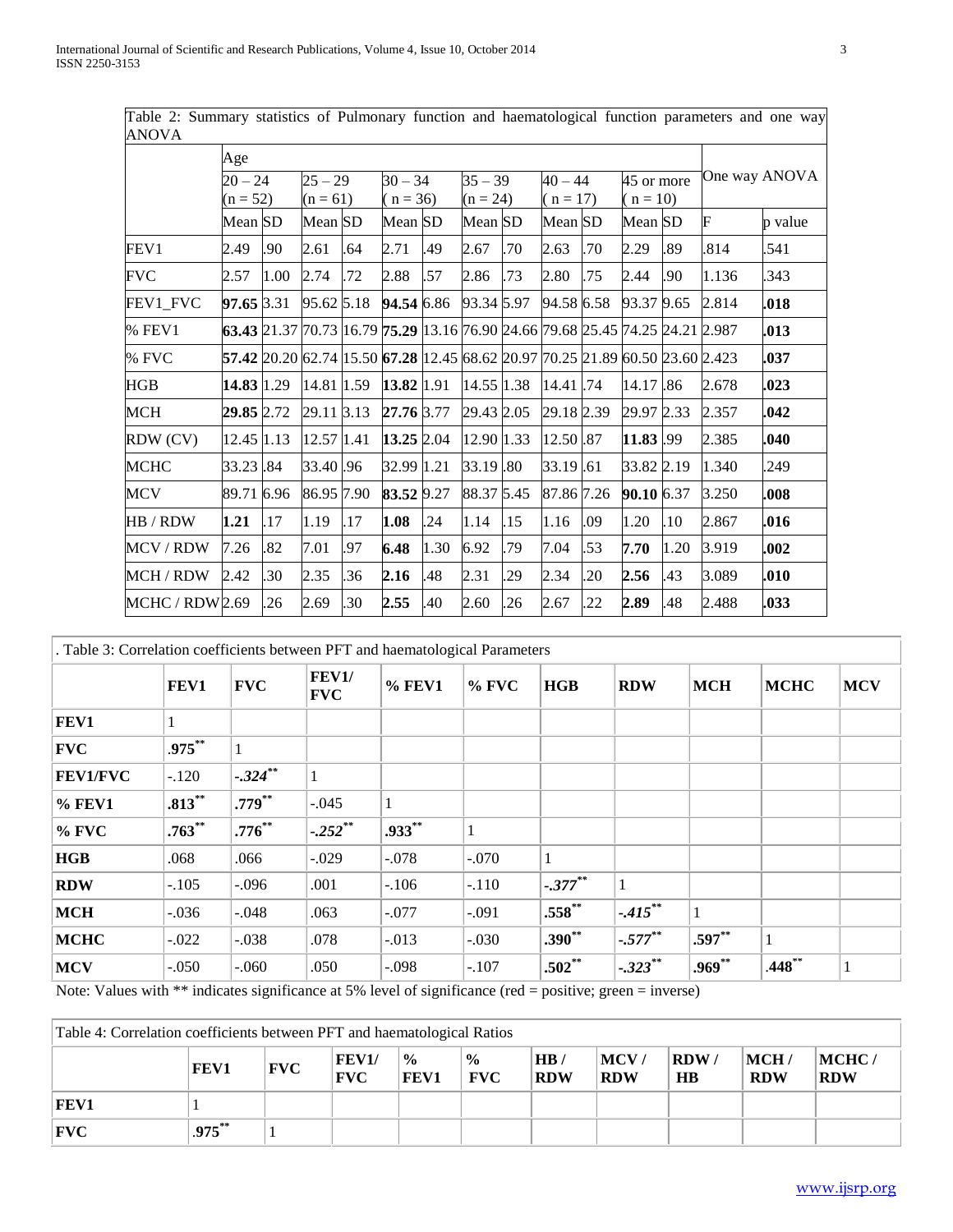| <b>FEV1/FVC</b> | $-.120$     | $-.324***$ |                        |           |         |           |          |                        |          |  |
|-----------------|-------------|------------|------------------------|-----------|---------|-----------|----------|------------------------|----------|--|
| $\%$ FEV1       | $.813***$   | $.779***$  | $-.045$                |           |         |           |          |                        |          |  |
| $\%$ FVC        | $.763^{**}$ | $.776***$  | $-0.252$ <sup>**</sup> | $.933***$ |         |           |          |                        |          |  |
| <b>HB</b> / RDW | .095        | .082       | .015                   | $-.006$   | $-.002$ |           |          |                        |          |  |
| MCV/RDW         | .024        | .009       | .054                   | $-.009$   | $-.014$ | $.800**$  |          |                        |          |  |
| MCH / RDW       | .026        | .009       | .063                   | $-.004$   | $-.013$ | $.813***$ | .989**   | $-784$ <sup>**</sup>   |          |  |
| MCHC / RDW      | .062        | .046       | .049                   | .064      | .059    | $.800**$  | $.856**$ | $-0.760$ <sup>**</sup> | $.873**$ |  |

Note: Values with \*\* indicates significance at 5% level of significance (red = positive; green = inverse)

| Table 5: Correlation coefficients between haematological Parameters |            |             |            |             |            |                   |                    |                    |                     |
|---------------------------------------------------------------------|------------|-------------|------------|-------------|------------|-------------------|--------------------|--------------------|---------------------|
|                                                                     | <b>HGB</b> | <b>RDW</b>  | <b>MCH</b> | <b>MCHC</b> | <b>MCV</b> | HB/<br><b>RDW</b> | MCV/<br><b>RDW</b> | MCH/<br><b>RDW</b> | MCHC/<br><b>RDW</b> |
| HGB                                                                 |            |             |            |             |            |                   |                    |                    |                     |
| <b>RDW</b>                                                          | $-.377***$ |             |            |             |            |                   |                    |                    |                     |
| <b>MCH</b>                                                          | $.558***$  | $-.415***$  |            |             |            |                   |                    |                    |                     |
| <b>MCHC</b>                                                         | $.390**$   | $-.577***$  | $.597**$   |             |            |                   |                    |                    |                     |
| <b>MCV</b>                                                          | $.502**$   | $-.323***$  | $.969**$   | $.448**$    |            |                   |                    |                    |                     |
| <b>HB</b> / RDW                                                     | $.813***$  | $-.816***$  | $.557**$   | $.573**$    | $.467**$   |                   |                    |                    |                     |
| MCV/RDW                                                             | $.479**$   | $-.837***$  | $.797**$   | $.642**$    | $.755***$  | $.800**$          | 1                  |                    |                     |
| <b>MCH/RDW</b>                                                      | $.503**$   | $-.836***$  | $.816***$  | $.710^{**}$ | $.741**$   | $.813***$         | $.989**$           |                    |                     |
| <b>MCHC/RDW</b>                                                     | $.349**$   | $-0.949$ ** | $.462**$   | $.750^{**}$ | $.347**$   | $.800^{**}$       | $.856**$           | $.873***$          | 1                   |

**Table 5: Correlation coefficients between haematological Parameters**

Note: Values with \*\* indicates significance at 5% level of significance (red = positive; green = inverse)

# IV. DISCUSSION

The need for simple, cost-effective and quick predictors of outcome has sparked a flurry of new studies trying to identify such biomarkers. Some of the common haematological parameters like RDW, haematocrit and absolute indices have emerged as probable candidates. RDW in particular has shown great promise as a predictor outcome in several disease states (Koma et al., 2013; Ola Hammarsten, 2010). There is a prospect of its being considered as an effective alternative to pulmonary functions tests (PFT) which have been recognised for some time as a long-term predictors of mortality (Schunemann HJ, 2000). In a cross-sectional study conducted on a random population, Grant and his associates (Grant et al., 2003), found a inverse correlation between RDW and PFT. This correlation persisted even when the confounding factors like smoking and ethnicity, which normally influence RDW, were accounted for.

The present study was taken up to find out if there is any direct relationship between haematological parameters like RDW, Hb, MCV, MCH, MCHC and pulmonary function tests in a healthy population. The study was carried out on ethnically homogeneous, controlled, healthy population in whom confounding factor like smoking was used as an exclusion criteria. All the subjects were attending routine master heath check-up with no history of respiratory ailment.

Despite the lack of any respiratory problem, mean values of PFT (FVC in both sexes and FEV1 in women) were below the predicted normal range for white population. This is in agreement with the study of Fulambarker et al (Fulambarker, Copur, Javeri, Jere, & Cohen, 2004) who found that the mean values for PFT in Asians are  $20 - 28%$  lower than those for white population. In addition, we also noticed a higher mean values for FEV1 and FVC in the age group  $30 - 34$  than all other age groups. This is somewhat unusual as the age related reduction in pulmonary function is progressive and linear (Pruthi & Multani, 2012).

There was no correlation between any one of the Routine haematological parameters (RDW, Hb, MCH, MCHC and MCV) and PFT in our study. We also failed to find any correlation between the derived ratios (HB/RDW, MCV/RDW, MCH/RDW and MCHC/RDW) with PFT. This was in marked contrast to the findings of Grant et al (Grant et al., 2003) who found a significant inverse correlation between RDW and PFT in a population based study. However, the investigators were not sure whether the pulmonary function directly influenced RDW or vice versa, as other factors like nutrition that can influence both pulmonary function and RDW were not accounted for in their study. They hypothesized that micronutrients may play a role in this correlation. In our study, RDW showed an inverse correlation with other haematological parameters including Hb, MCH, MCHC, MCV and derived ratios. This is significant as